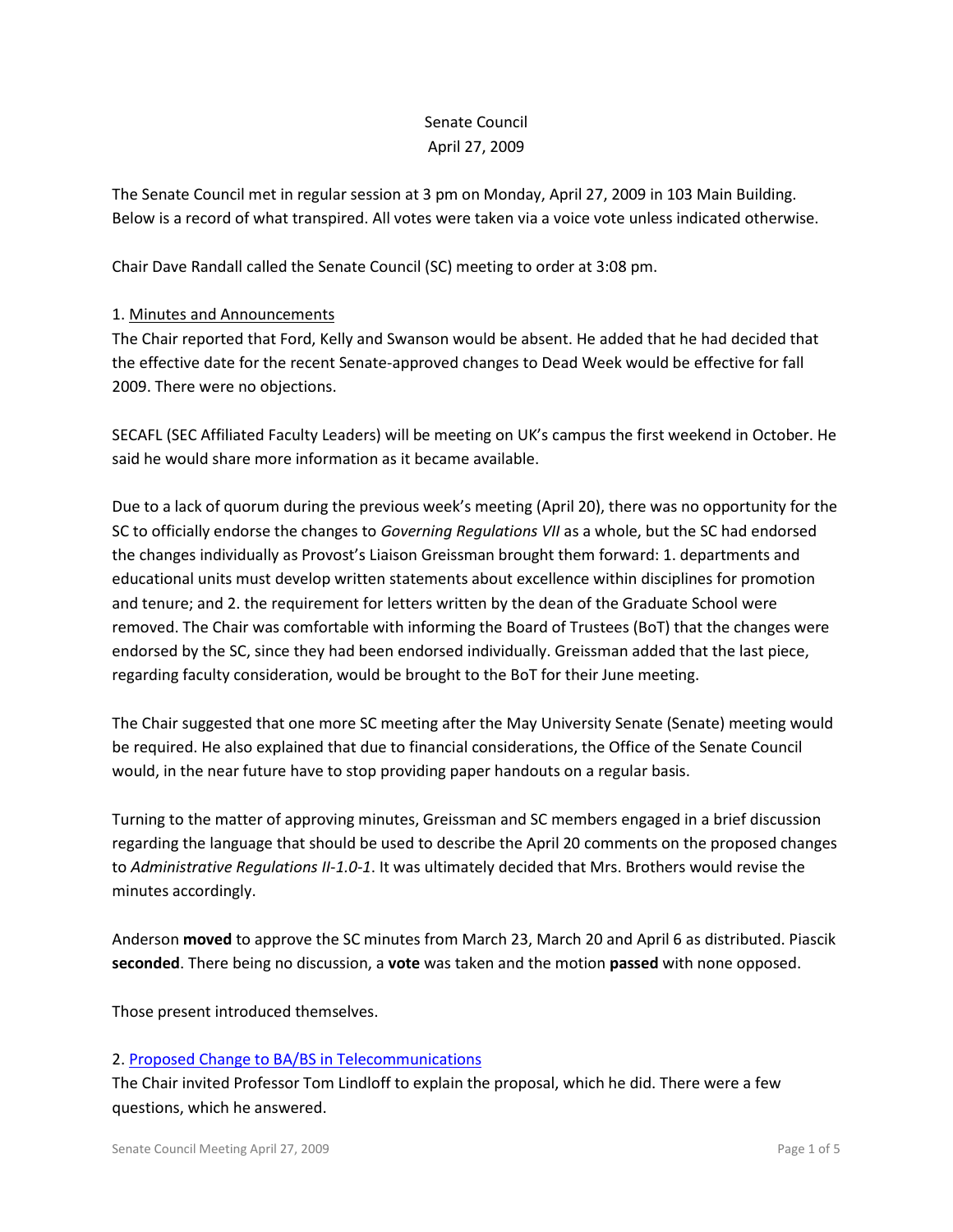Yanarella **moved** to approve the proposed changes to the BA and BS in Telecommunications and send them to the Senate with a positive recommendation, effective summer I. Jensen **seconded**. There being no further discussion, a **vote** was taken and the motion **passed** with none opposed.

#### 2. [Proposed New Degree Program: MS/PhD in Reproductive Sciences](http://www.uky.edu/Faculty/Senate/files/MS-PhD%20Reproductive%20Sciences%20-%20New%20Program_Complete2.pdf)

The Chair invited Professor Doris Baker to explain the proposal, which she did. Wood and Tagavi expressed some concern that there was no explicit language pertaining to minimum MS requirements. They suggested some revised wording<sup>1</sup> on page 18 of the proposal to codify what Guest Baker said was the intent all along, which was a minimum requirement of 30 hours for the MS: "…must be IDENTICAL to the first two years of the required curriculum in the doctoral degree **but no less than 30 hours, under any circumstances**." Baker indicated that there was no desire to offer a free-standing MS degree, but that Graduate School Dean Blackwell strongly urged such an offering as a fallback for a doctoral candidate who, for some reason, could not complete doctoral work.

Guest Sharon Stewart (associate dean for academic affairs in the College of Health Sciences) noted that both the MS and PhD were posted with the CPE and while the posting for the MS just finished, the official letter had not yet arrived.

After some additional comments, Steiner **moved** to approve the proposed new MS and PhD in Reproductive Sciences and send it to the Senate with a positive recommendation. Jensen **seconded**. There being no further discussion, a **vote** was taken and the motion **passed** without dissent.

The Chair said that agenda items number four and five could be discussed jointly.

#### 4. [Proposed New Degree Program: PhD in Epidemiology and Biostatistics](http://www.uky.edu/Faculty/Senate/files/PhD%20Epidemiology%20&%20Biostats%20-%20New%20Program_Complete.pdf)

#### 5. [Proposed New Degree Program: MS in Epidemiology](http://www.uky.edu/Faculty/Senate/files/MS%20Epidemiology%20-%20New%20Program_Complete1.pdf)

The Chair invited Professor Richard Kryscio to explain the proposal, which he did. Guest Kryscio talked about the joint nature of the degree, between the Department of Epidemiology and the Department of Biostatistics and said that the program was evenly divided between both departments. If a student could not complete the PhD in Epidemiology and Biostatistics, the student could "fall back" on the MS in Epidemiology. There were various questions and comments from SC members, some of which is noted below.

Piascik asked about the prerequisite of a bachelor's degree in the section "Audience," noting that only about 60% of PharmD students came into the Pharmacy program with a bachelor's degree or professional doctorate degree. After brief discussion Kryscio clarified that the target audience was health care professionals with a bachelor's degree. He agreed to a change<sup>2</sup> in "Audience":

 1 For the MS/PhD in Reproductive Sciences, strikethrough denotes text removed, and **bold** denotes added text.

<sup>&</sup>lt;sup>2</sup> For the remainder of this document, <del>strikethrough</del> denotes text removed, and <u>underline</u> denotes added text.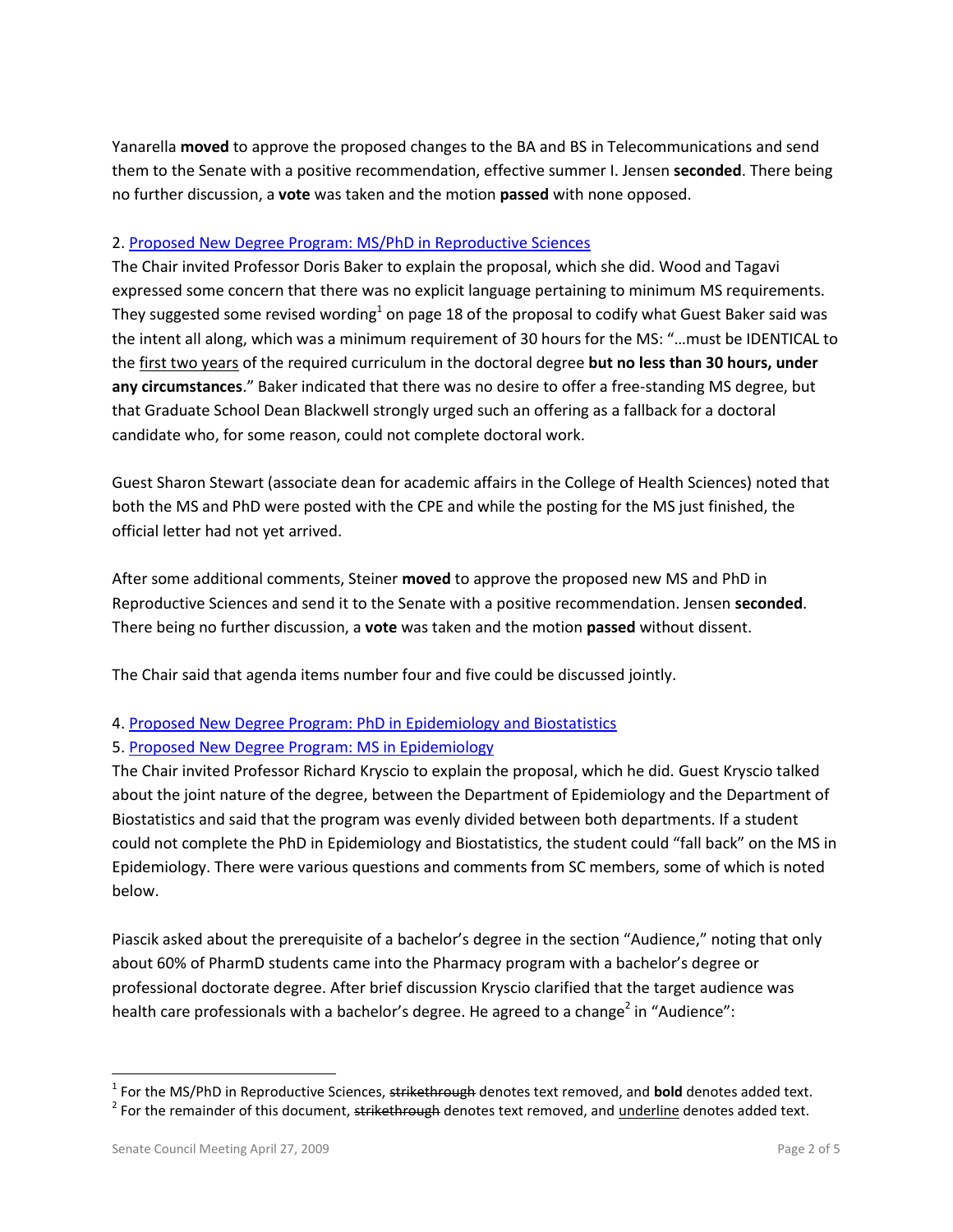Practicing health care professionals with bachelor's degrees (MDs, DMDs, PharmDs, etc) who are interested in pursuing….

Kryscio confirmed for Yanarella that the Council on Postsecondary Education was satisfied with the proposal.

Wood asked about the minimum completion in "Curriculum." It was ultimately decided that the language should be modified for clarity:

Students will complete a minimum of 62 58 pre-qualifying credit hours of study anda dissertation research.

Wood also suggested, and Kryscio agreed to, the substitution of "faculty" for "school" (to describe the type of faculty on the doctoral committee) in the last paragraph of "Curriculum."

The Chair added that the change from "62 credit hours" to 58 credit hours" should be noted at the end of "Core Curriculum," with which Kryscio agreed.

# 6. [Proposed New Degree Program: MS in Clinical Research Design](http://www.uky.edu/Faculty/Senate/files/MS%20Clinical%20Research%20-%20New%20Program_Complete1.pdf)

Kryscio explained that the name of the proposed new degree program was originally "Clinical Research," but that a different name was requested, resulting in "Clinical Research Design." SC members offered a few comments and suggestions.

Tagavi said that there was another small issue with the description of potential students in "Target Audience." Kryscio agreed to a change in the language:

Practicing health care professionals with a bachelor's degree (MDs, DMDs, PharmDs, Clinical Psychologists, etc.) and those pursuing a terminal PhD in fields like....

Kryscio also agreed to drop his name from the pair of co-Directors of Graduate Studies for the degree program, so that David Mannino would be the DGS.

After a few more questions, the Chair thanked Kryscio for discussing the proposal.

#### 8. [Proposed New Graduate Certificate: Maternal and Child Health](http://www.uky.edu/Faculty/Senate/files/Maternal%20&%20Child%20Health%20-%20New%20Grad%20Cert_Complete2.pdf)

Professor Marta Mendiondo explained that students had been requesting such a certificate for some time. In response to a question from Greissman about admission limits mentioned on page five of the proposal's narrative, Mendiondo explained that there was a maximum amount of students that could be handled at once because of the mandatory travel abroad experience.

The Chair thanked invited guests for attending, and they departed.

4. [Proposed New Degree Program: PhD in Epidemiology and Biostatistics](http://www.uky.edu/Faculty/Senate/files/PhD%20Epidemiology%20&%20Biostats%20-%20New%20Program_Complete.pdf)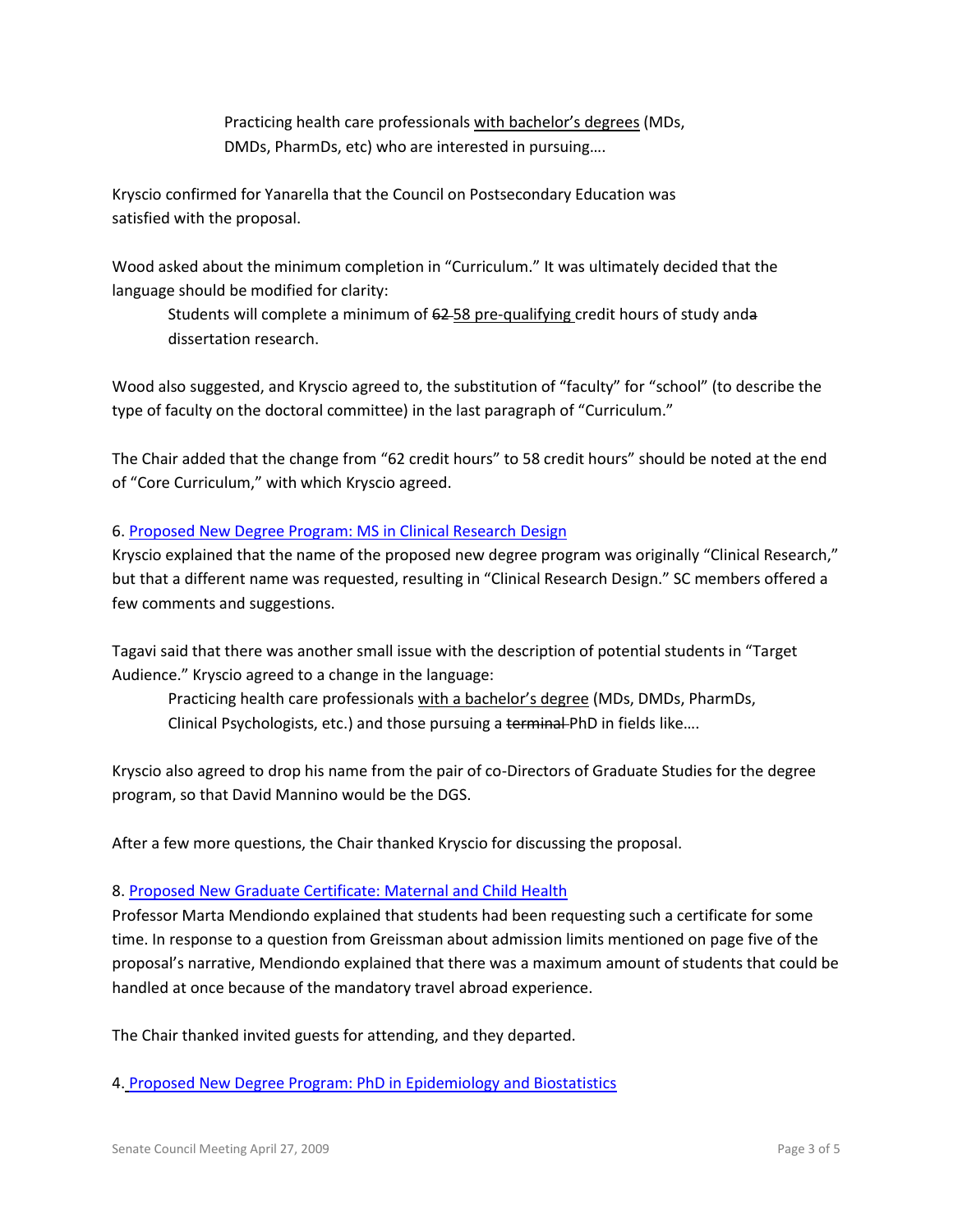Anderson **moved** to approve the proposed new PhD in Epidemiology and Biostatistics and send it to the Senate with a positive recommendation and Steiner **seconded**. There being no discussion, a **vote** was taken and the motion **passed** with none opposed.

#### 5. [Proposed New Degree Program: MS in Epidemiology](http://www.uky.edu/Faculty/Senate/files/MS%20Epidemiology%20-%20New%20Program_Complete1.pdf)

Piascik **moved** to approve the proposed new MS in Epidemiology and send it to the Senate with a positive recommendation. Aken **seconded**. There being no discussion, a **vote** was taken and the motion **passed** with none opposed.

## 6. [Proposed New Degree Program: MS in Clinical Research Design](http://www.uky.edu/Faculty/Senate/files/MS%20Clinical%20Research%20-%20New%20Program_Complete1.pdf)

Piascik **moved** to approve the proposed new MS in Clinical Research Design and send it to the Senate with a positive recommendation. Aken **seconded**. There being no discussion, a **vote** was taken and the motion **passed** with none opposed.

## 8. [Proposed New Graduate Certificate: Maternal and Child Health](http://www.uky.edu/Faculty/Senate/files/Maternal%20&%20Child%20Health%20-%20New%20Grad%20Cert_Complete2.pdf)

Anderson **moved** to approve the proposed new Graduate Certificate in Maternal and Child Health and send it to the Senate with a positive recommendation. Jensen **seconded**. There being no discussion, a **vote** was taken and the motion **passed** with none opposed.

## 10[. Proposal to Change Bachelor of Science in Nursing \(RN](http://www.uky.edu/Faculty/Senate/files/BSN%20-%20Prog%20Change_Complete.pdf) – BSN Option)

Associate Dean for Undergraduate Studies Pat Burkhart explained the proposed changes and answered a few questions from SC members. The change in language below was made to the narrative table outlining changes to the Bulletin (in "a (1) For Associate Degree Nurses") and also to the language from *Senate Rules 4.2.2.1.D.a* (toward the end of the proposal).

# **NOTE: RN licensure is required to progress to the second semester of the curriculum or prior to beginning clinical experiences.**

SC members responded to other questions from the SC including what constituted "good health" and the usefulness (or lack thereof) of the interview and letter of reference. Steiner expressed a preference for retaining supervisor letters of reference and interviews, which Lowry found acceptable. Therefore, the removed wording about a letter of reference from a supervisor, illustrated in the narrative table outlining changes to the Bulletin, was added back in, as was the language from *Senate Rules 4.2.2.1.D.a* (toward the end of the proposal).

Jensen **moved** to approve the proposal to change the Bachelor of Science in Nursing (RN-BSN Option) and Aken **seconded**. There being no further discussion, a **vote** was taken and the motion **passed** with none opposed.

# 9. 2009 – [2010 Winter Intersession Calendar](http://www.uky.edu/Faculty/Senate/files/2009-10%20Winter%20Intersession%20Calendar.pdf)

The Chair reminded SC members that there was [a discussion](http://www.uky.edu/Faculty/Senate/files/Snippet%20from%20SC%20Minutes%203-26-07.pdf) about the Winter Intersession a couple of years ago in which the SC said it would need a report on the courses involved prior to approving any further pilot period.